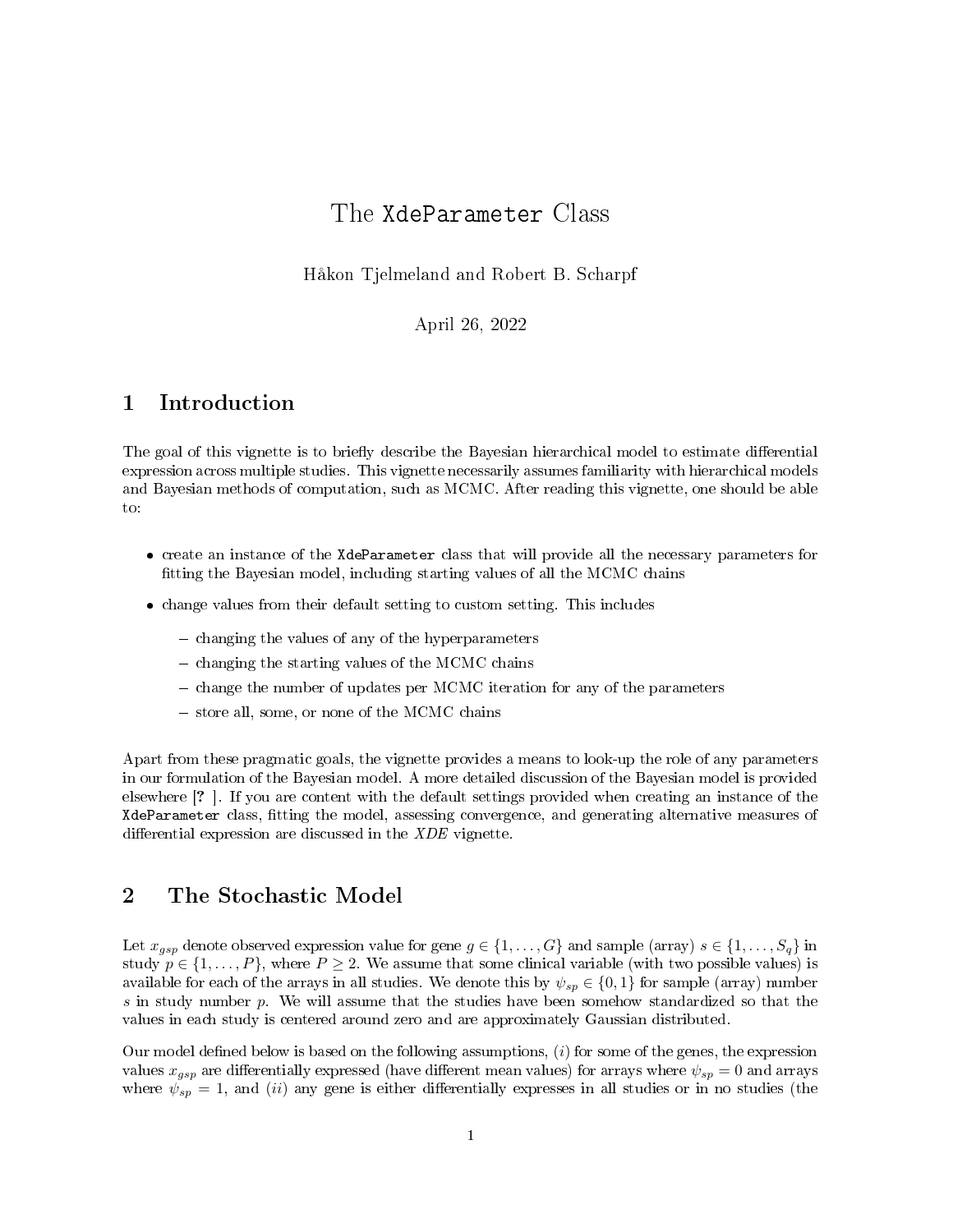" $\delta_g$ " model). Assumption (ii) can be relaxed by fitting the " $\delta_{gp}$ " model that allows for a given gene to be differentially expressed in some studies but not in others. The following description of the Bayesian model is for the  $\delta_g$ " model. The  $\delta_{gp}$  model is very similar, substituting  $\delta_{gp}$  for  $\delta_g$  and independent beta priors with parameter  $\xi_p$  instead of  $\xi$ .

We assume the following hierarchical Bayesian model for the expression data. Conditionally on underlying unobserved parameters we assume the expression values to be independently Gaussian distributed,

<span id="page-1-1"></span>
$$
x_{gsp}|\ldots \sim \mathcal{N}(\nu_{gp} + \delta_g(2\psi_{sp} - 1)\Delta_{gp}, \sigma^2_{g\psi_{sp}p}),
$$
\n(1)

where  $\delta_q \in \{0,1\}$  indicates whether gene g is differentially expressed  $(\delta_q = 1)$  or not  $(\delta_q = 0)$ . Thus, if  $\delta_g = 0$ , the mean of  $x_{gsp}$  is  $\nu_{gp}$ , whereas if  $\delta_g = 1$ , the mean is  $\nu_{gp} - \Delta_{gp}$  and  $\nu_{gp} + \Delta_{gp}$  for samples with  $\psi_{sp} = 0$  and  $\psi_{sp} = 1$ , respectively.

Given hyper-parameters, we assume  $\bm{\nu}_g = (\nu_{g1}, \dots, \nu_{gP})^T$  and  $\bm{\Delta}_g = (\Delta_{g1}, \dots, \Delta_{gP})^T$  to be multi-Gaussian distributed,

$$
\nu_g|\ldots \sim N(0,\Sigma) \quad \text{and} \quad \Delta_g|\ldots \sim N(0,R), \tag{2}
$$

where  $\Sigma = [\Sigma_{pq}] \in \Re^{P \times P}$  and  $R = [R_{pq}] \in \Re^{P \times P}$  with

<span id="page-1-0"></span>
$$
\Sigma_{pq} = \gamma^2 \rho_{pq} \sqrt{\tau_p^2 \tau_q^2 \sigma_{gp}^{2a_p} \sigma_{gq}^{2a_q}}
$$
\n(3)

and

$$
R_{pq} = c^2 r_{pq} \sqrt{\tau_p^2 \tau_q^2 \sigma_{gp}^{2b_p} \sigma_{gq}^{2b_q}}.
$$
\n(4)

The  $a_p$  and  $b_p, p = 1, \ldots P$  are assumed apriori independent with discrete probabilities in 0 and 1 and a continuous density on  $(0, 1)$ . More precisely, we let

$$
P(a_p = 0) = p_a^0
$$
,  $P(a_p = 1) = p_a^1$ ,  $a_p | a_p \in (0, 1) \sim \text{Beta}(\alpha_a, \beta_a),$  (5)

and

$$
P(b_p = 0) = p_b^0
$$
,  $P(b_p = 1) = p_b^1$ ,  $b_p | b_p \in (0, 1) \sim \text{Beta}(\alpha_b, \beta_b).$  (6)

To  $c^2$  we assign a uniform prior distribution on  $[0, c^2_{\text{Max}}]$ , where  $c^2_{\text{Max}}$  is a parameter specified by the user, and for  $\gamma^2$  we use an improper uniform distributions on  $(0, \infty)$ . We restrict  $\tau_p^2 > 0, p = 1, \ldots, P$  and  $\tau_1^2 \cdot \ldots \cdot \tau_P^2 = 1$  and assume an (improper) uniform distribution for  $(\tau_1^2, \ldots, \tau_P^2)$  under this restriction. The  $[\rho_{pq}] \in \Re^{P \times P}$  and  $[r_{pq}] \in \Re^{P \times P}$  are restricted to be correlation matrices and we assign apriori independent Barnard et al (2000) distributions for them, with  $\nu_{\rho}$  and  $\nu_{r}$  degrees of freedom for  $[\rho_{pq}]$ and  $[r_{pq}]$ , respectively.

We assume the indicators  $\delta_1, \ldots, \delta_G$  to be apriori independent, given a hyper-parameter  $\xi$ , with

$$
P(\delta_g = 1|\xi) = \xi, \quad \text{where} \quad \xi \sim \text{Beta}(\alpha_{\xi}, \beta_{\xi}). \tag{7}
$$

We assume  $\sigma_{gp}^2$  in [\(3\)](#page-1-0) to be given from  $\sigma_{g\psi p}^2$  in [\(1\)](#page-1-1) via the following relations

$$
\sigma_{g0p}^2 = \sigma_{gp}^2 \varphi_{gp} \quad \text{and} \quad \sigma_{g1p}^2 = \frac{\sigma_{gp}^2}{\varphi_{gp}}.
$$
 (8)

For  $\sigma_{gp}^2$  we assume independent prior distributions, given hyper-parameters,

$$
\sigma_{gp}^2 | \dots \sim \text{Gamma}\left(\frac{l_p^2}{t_p}, \frac{l_p}{t_p}\right),\tag{9}
$$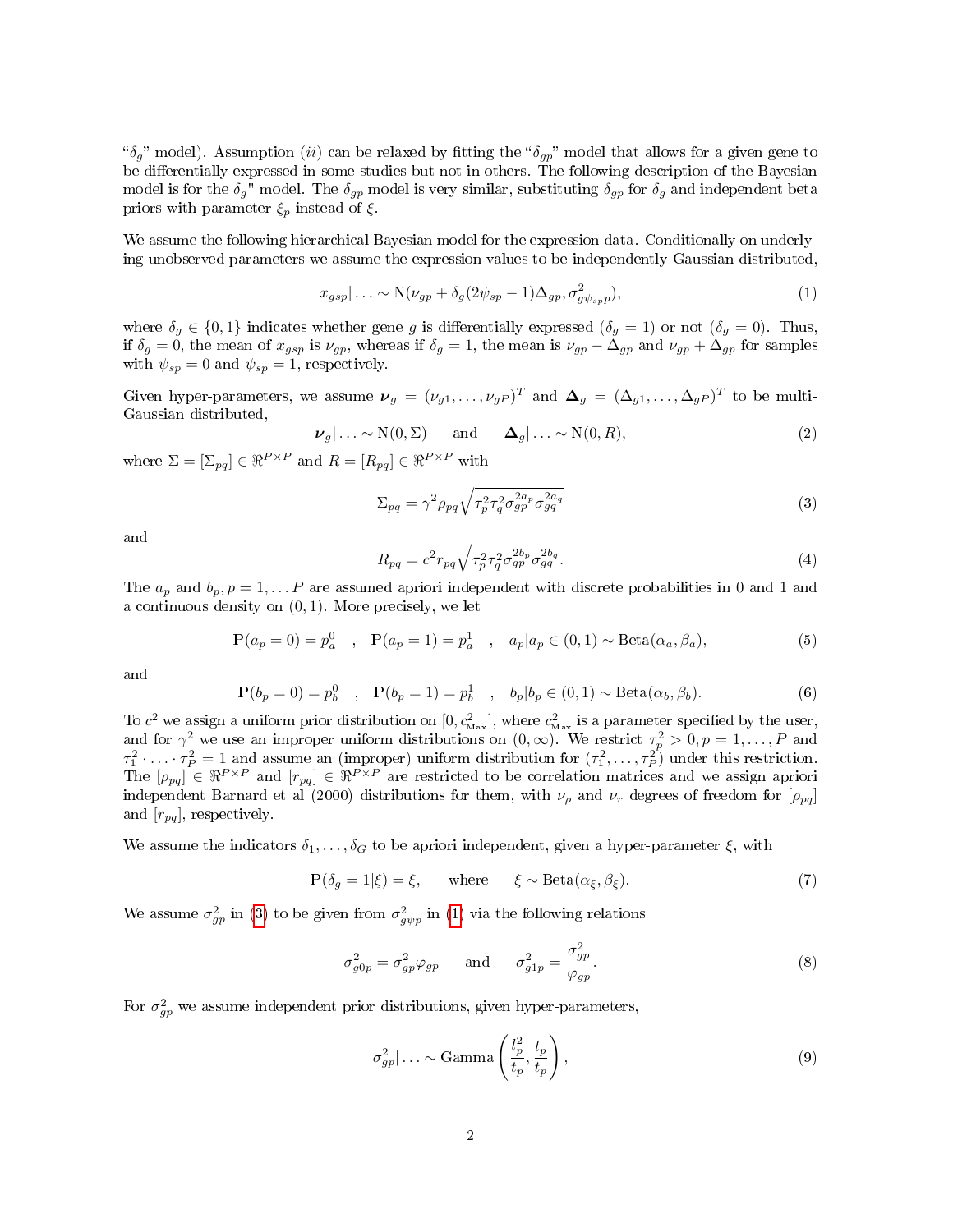where the mean  $l_p$  and variance  $t_p$  for  $p = 1, \ldots, P$  are assigned independent (improper) uniform distributions on  $(0, \infty)$ . The  $\varphi_{qp}$  are assigned independent gamma priors, given hyper-parameters,

$$
\varphi_{gp} \mid \dots \sim \text{Gamma}\left(\frac{\lambda_p^2}{\theta_p}, \frac{\lambda_p}{\theta_p}\right),
$$
\n(10)

where the mean  $\lambda_p$  and the variance  $\theta_p$  for  $p = 1, \ldots, P$  are assigned independent (improper) uniform distributions on  $(0, \infty)$ .

## <span id="page-2-2"></span>3 Metropolis-Hastings algorithm

To simulate from the posterior distribution resulting from the above specified Bayesian model, we use a Metropolis-Hastings algorithm. Default values for the tuning parameters in this algorithm and how these tuning parameters may be modified are discussed in Section [4.](#page-3-0) The Metropolis-Hastings algorithm uses the following moves:

- 1. The  $\nu_{pq}$ 's are updated in a Gibbs step.
- 2. The  $\Delta_{pq}$ 's are updated in a Gibbs step.
- <span id="page-2-0"></span>3. Each  $a_p, p = 1, \ldots, P$  is updated in turn, where a potential new value for  $a_p, \tilde{a}_p$ , is generated as follows. If  $a_p = 0$ ,  $\widetilde{a}_p \sim \text{Uniform}(0, \varepsilon)$ , if  $a_p = 1$ ,  $\widetilde{a}_p \sim \text{Uniform}(1 - \varepsilon, 1)$ , and if  $a_p \in (0, 1)$  we use

$$
P(\tilde{a}_p = 0) = \max\{- (a_p - \varepsilon), 0\} \cdot I(p_a^0 \neq 0),
$$
\n(11)

$$
P(\tilde{a}_p = 1) = \max\{a_p + \varepsilon - 1, 0\} \cdot I(p_a^1 \neq 0)
$$
\n(12)

and

$$
\widetilde{a}_p|\widetilde{a}_p\in(0,1)\sim \text{Uniform}(\max\{a_p-\varepsilon,0\},\min\{a_p+\varepsilon,1\}).\tag{13}
$$

- 4. Each  $b_p, p = 1, \ldots, P$  is updated in turn, where the proposal distribution is of the same type as in [3.](#page-2-0)
- 5. A block Gibbs update for  $c^2$  and  $\Delta_g$  for g's where  $\delta_g = 0$ .
- 6. The  $\gamma^2$  is updated in a Gibbs step.
- <span id="page-2-1"></span>7. A block update for the correlation matrix  $[r_{pq}]$  and the variance  $c^2$ . First, potential new values for  $[r_{pq}], \tilde{r}_{pq}],$  is set by

$$
\widetilde{r}_{pq} = (1 - \varepsilon)r_{pq} + \varepsilon T_{pq},\tag{14}
$$

where  $[T_{pq}]$  is a correlation matrix which with probability a half is generated from the prior for  $[r_{pq}]$ , or with probability a half set equal to unity on the diagonal and with all off diagonal elements set equal to the same value  $b$ . In the latter case, the value  $b$  is sampled from a uniform distribution on  $(-1/(P-1), 1)$ . Second, the potential new value for  $c^2$  is sampled from the corresponding full conditional (given the potential new values  $[\widetilde{r}_{pq}]$ ). The  $\varepsilon$  is a tuning parameter.

- 8. A block update for the correlation matrix  $[\rho_{pq}]$  and the variance  $\gamma^2$ . The potential new values are generated similar to what is done in [7.](#page-2-1)
- 9. For each  $g = 1, \ldots, G$  in turn, a block update for  $\delta_g$  and  $\Delta_g$ . First, the potential new value for  $\delta_g$  is set equal to  $\tilde{\delta}_g = 1 - \delta_g$ . Second, the potential new value for  $\Delta_g$  is sampled from the full conditional (given the potential new value  $\delta_g$ ). No tuning parameter for this update.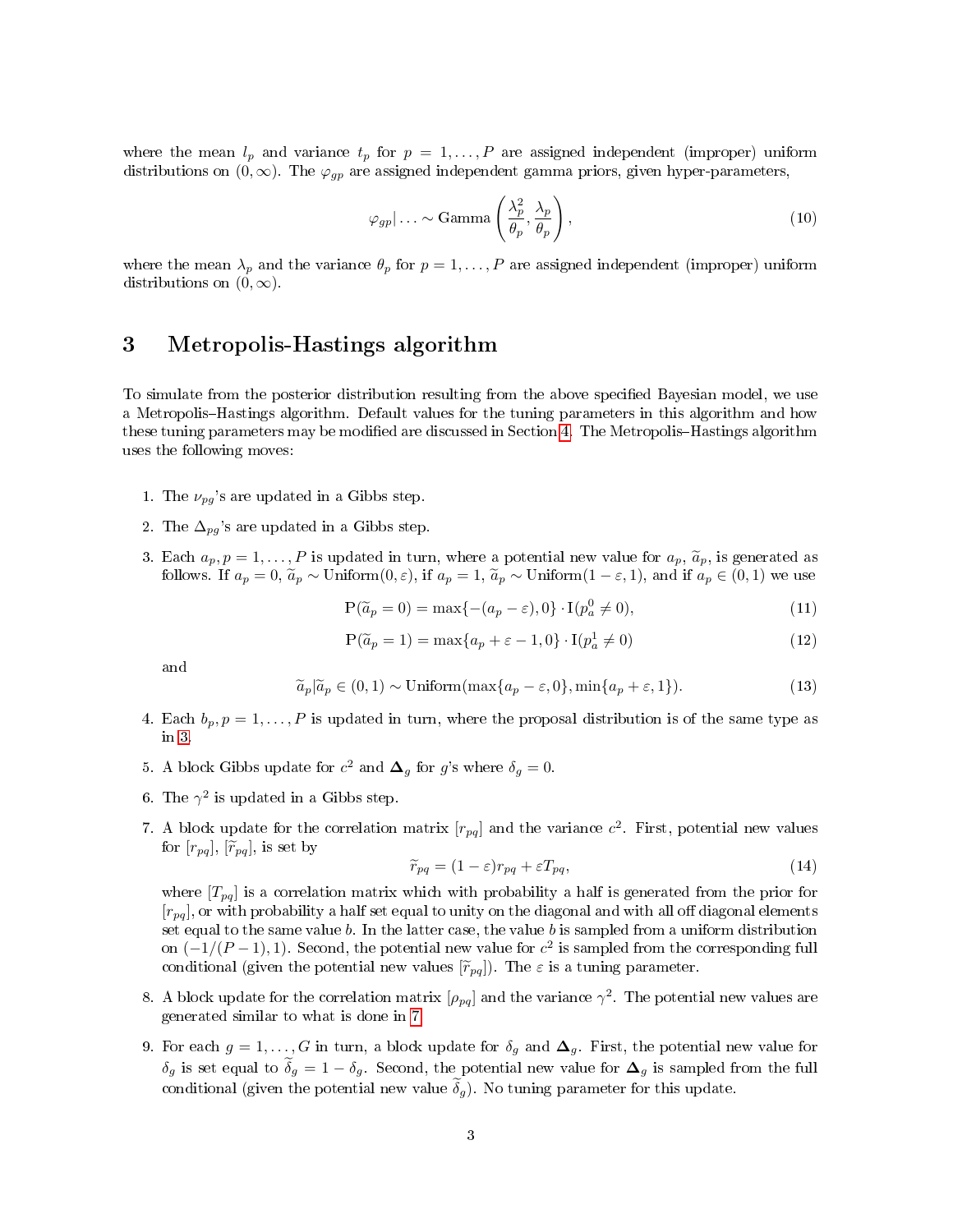- 10. The  $\xi$  is updated in a Gibbs step.
- <span id="page-3-1"></span>11. Each  $\sigma_{gp}^2$  is updated in turn, where the potential new value is given as  $\tilde{\sigma}_{gp}^2 = \sigma_{gp}^2 \cdot u$ , where  $u \sim \text{Uniform}(1/(1+\varepsilon), 1+\varepsilon)$ . The  $\varepsilon$  is a tuning parameter.
- <span id="page-3-2"></span>12. Each  $t_p, p = 1, ..., P$  is updated in turn. The potential new value is given as  $\tilde{t}_p = t_p \cdot u$ , where  $u \sim \text{Uniform}(1/(1+\varepsilon), 1+\varepsilon)$ . The  $\varepsilon$  is a tuning parameter.
- <span id="page-3-3"></span>13. Each  $l_p, p = 1, \ldots, P$  is updated in turn. The potential new value is given as  $\tilde{l}_p = l_p \cdot u$ , where  $u \sim \text{Uniform}(1/(1+\varepsilon), 1+\varepsilon)$ . The  $\varepsilon$  is a tuning parameter.
- 14. Each  $\varphi_{gp}$  is updated in turn, where the proposal distribution is of the same type as in [11.](#page-3-1)
- 15. Each  $\theta_p, p = 1, \ldots, P$  is updated in turn, where the proposal distribution is of the same type as in [12.](#page-3-2)
- 16. Each  $\lambda_p, p = 1, \ldots, P$  is updated in turn, where the proposal distribution is of the same type as in [13.](#page-3-3)
- 17. The  $(\tau_1^2, \ldots, \tau_p^2)$  is updated by first uniformly at random drawing a pair  $p, q \in \{1, \ldots, P\}$  so that  $p \neq q$ . Potential new values for  $\tau_p^2$  and  $\tau_q^2$  are generated by setting

$$
\widetilde{\tau}_p^2 = \tau_p^2 \cdot u \quad \text{and} \quad \widetilde{\tau}_q^2 = \tau_q^2 / u,\tag{15}
$$

where  $u \sim \text{Uniform}(1/(1+\varepsilon), 1+\varepsilon)$ . The  $\varepsilon$  is again a tuning parameter.

### <span id="page-3-0"></span>4 The XdeParameter class

The Bayesian hierarchical model can be tuned and output modified in a number of ways. The XdeParameter class is an effort to organize these options and to facilitate tweaking. In our experience, it is easier to change and keep track of the parameters in the class than to provide a function for tting the model with numerous arguments. The XdeParameter class is not a container for the gene expression data (see ExpressionSetList in the  $XDE$  vignette).

#### 4.1 Initializing the XdeParameter class

There are numerous options for customizing the fit of the Bayesian model as well as the output. Default values are defined in the initialization method for the XdeParameter class. Initialization requires an object of class ExpressionSetList and the name of the classification variable used to define differential expression. (The initialization method will produce an error if the supplied phenotypeLabel is not present in the varLabels of each element of the ExpressionSetList). Using the example dataset discussed in the  $XDE$  vignette, we have defined the covariate "adenoVsquamous" that takes the value  $0$  for adenocarcinomas and  $1$  for squamous carcinomas. The show method only lists the first few parameters in each slot of the XdeParameter object.

```
> library(XDE)
> data(expressionSetList)
> xlist <- expressionSetList
> params <- new("XdeParameter", esetList=xlist, phenotypeLabel="adenoVsquamous")
> params
```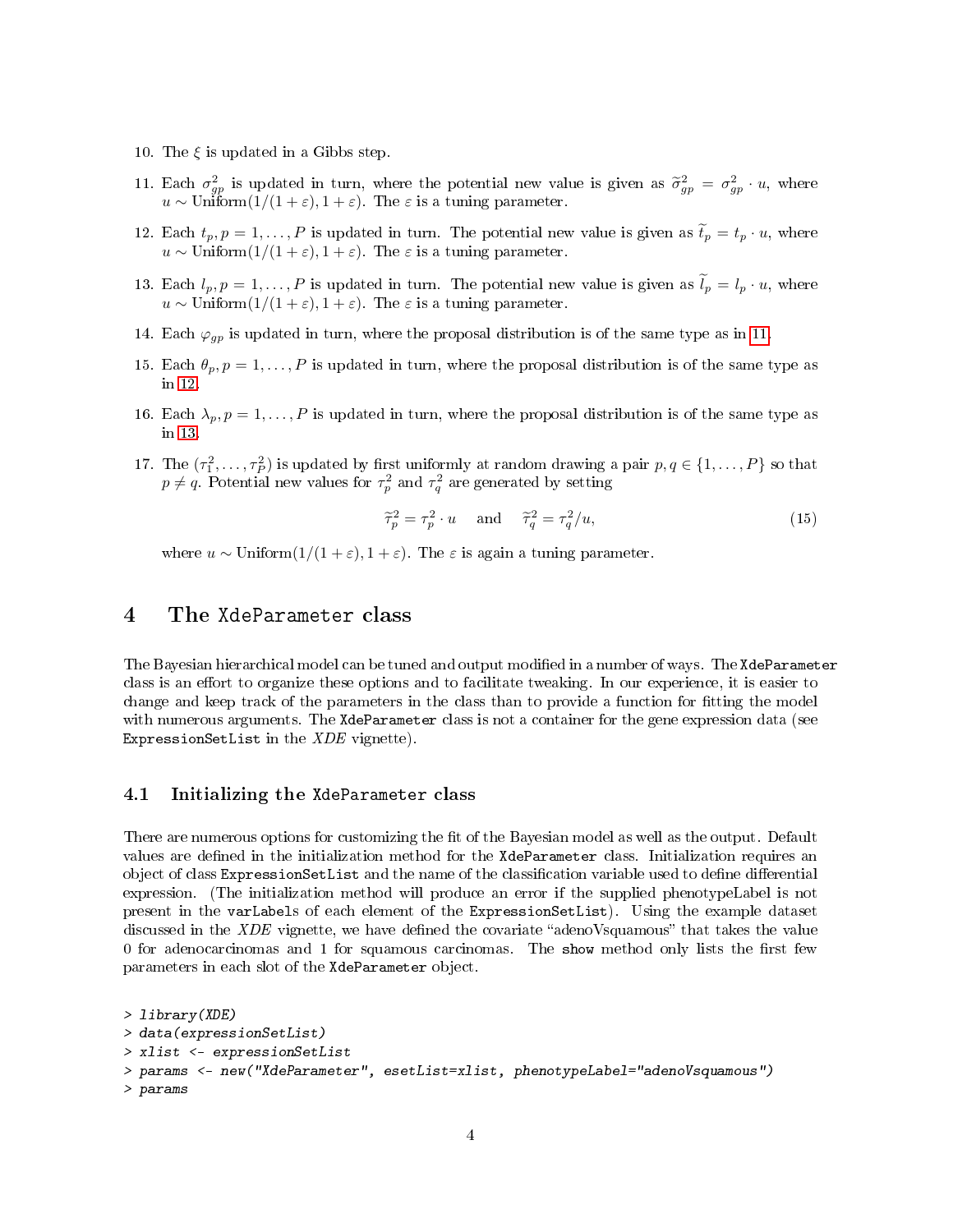```
Instance of XdeParameter
hyperparameters:
alpha.a beta.a p0.a p1.a alpha.b beta.b p0.b
   1.0 1.0 0.1 0.1 1.0 1.0 0.1
  p1.b
   0.1
...
updates (frequency of updates per MCMC iteration):
  nu Delta a b c2
   1 1 3 3 1
...
tuning (the epsilon for Metropolis-Hastings proposals):
  nu Delta a b c2
0.01 0.01 0.04 0.04 0.01
...
output (parameters to save (0 = not saved, 1 = saved to log file):
potential acceptance nu DDelta a
        1 1 1 1
...
iterations: 1000
thin: 1
seed: 356699
notes:
firstMcmc:
List of 5
$ Nu : num [1:1500] -0.353 -0.249 0.758 0.185 0.976 ...
$ DDelta: num [1:1500] 1.632 0.813 1.777 0.831 0.574 ...
$ A : num [1:3] 0.57 0.442 0.971
$ B : num [1:3] 0.997 0.926 0.848
$ C2 : num 0.473
...
showIterations: TRUE
specifiedInitialValues: TRUE
directory (where to save the MCMC chains): ./
phenotypeLabel: adenoVsquamous
studyNames: study1 study2 study3
one.delta: TRUE
```
### 4.2 Starting values for MCMC chains

A complete listing of initial values for the MCMC can be obtained by

```
> initialValues <- firstMcmc(params)
> str(initialValues)
```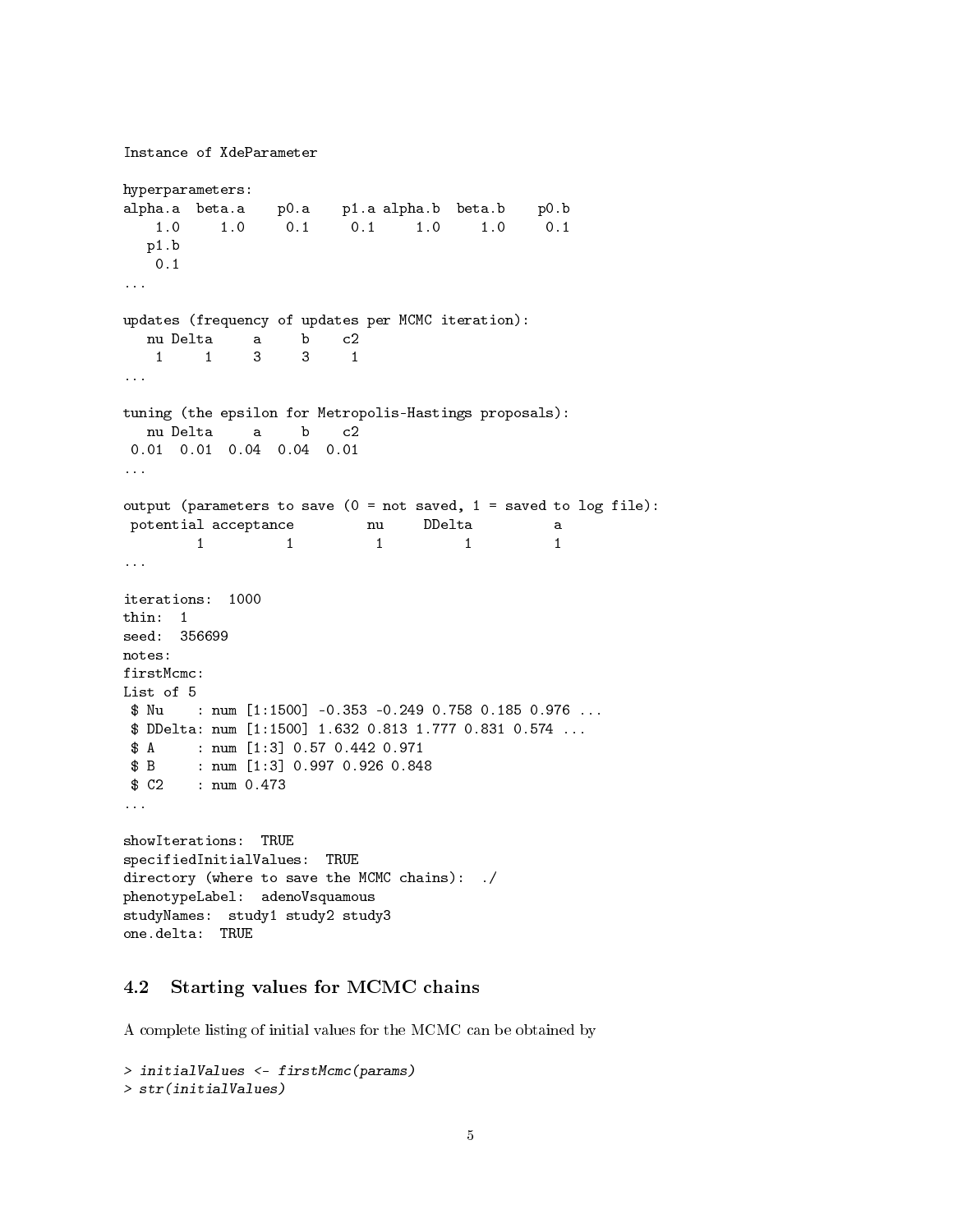```
List of 18
 $ Nu : num [1:1500] -0.353 -0.249 0.758 0.185 0.976 ...
 $ DDelta : num [1:1500] 1.632 0.813 1.777 0.831 0.574 ...
 $ A : num [1:3] 0.57 0.442 0.971
 $ B : num [1:3] 0.997 0.926 0.848
 $ C2 : num 0.473
 $ Gamma2 : num 2.3
 $ R : num [1:3] 0.0701 0.5066 0.4072
 $ Rho : num [1:3] 0.551 0.364 0.45
 $ Delta : int [1:1500] 0 0 0 0 0 0 0 0 0 0 ...
 $ Xi : num [1:3] 0.161 0.161 0.161
 $ Sigma2 : num [1:1500] 1.479 0.648 0.971 0.596 2.42 ...
 $ T : num [1:3] 1 1.04 1
 $ L : num [1:3] 0.974 1 0.99
 $ Phi : num [1:1500] 0.1156 0.0135 0.3295 0.3914 0.6231 ...
 $ Theta : num [1:3] 1.048 0.947 1
 $ Lambda : num [1:3] 1.011 0.977 1
 $ Tau2R : num [1:3] 1.019 1 0.981
 $ Tau2Rho: num [1:3] 1.032 1.001 0.967
```
The initial values of the MCMC chains stored in firstMcmc are generated by random sampling from the prior distributions for these parameters. One may replace any one of the named elements in this list with different starting values. At this time, we do not provide checks that the replacement vectors are of the appropriate length. WARNING: providing a replacement vector of the incorrect length may cause the MCMC algorithm to crash without warning. Note that specifiedInitialValues in the XdeParameter object is always TRUE as the values created here are the initial values used to run the MCMC, regardless of the starting values were explicitly defined or simulated from the priors.

#### > params@specifiedInitialValues

#### [1] TRUE

If one were to change specifiedInitialValues to FALSE, the MCMC would begin at a different set of initial values drawn from the prior and not the values provided in the XdeParameter class.

### 4.3 Hyper-parameters

When initializing XdeParameterfor three studies as we are here, the default values for the hyperparameters are as follows:

#### > hyperparameters(params)

| alpha.a | beta.a | p0.a |     | p1.a alpha.b            | beta.b |
|---------|--------|------|-----|-------------------------|--------|
| 1.0     | 1.0    | 0.1  | 0.1 | 1.0                     | 1.0    |
| p0.b    | p1.b   | nu.r |     | nu.rho alpha.xi beta.xi |        |
| 0.1     | 0.1    | 4.0  | 4.0 | 1.0                     | 1.0    |
| c2max   |        |      |     |                         |        |
| 50.0    |        |      |     |                         |        |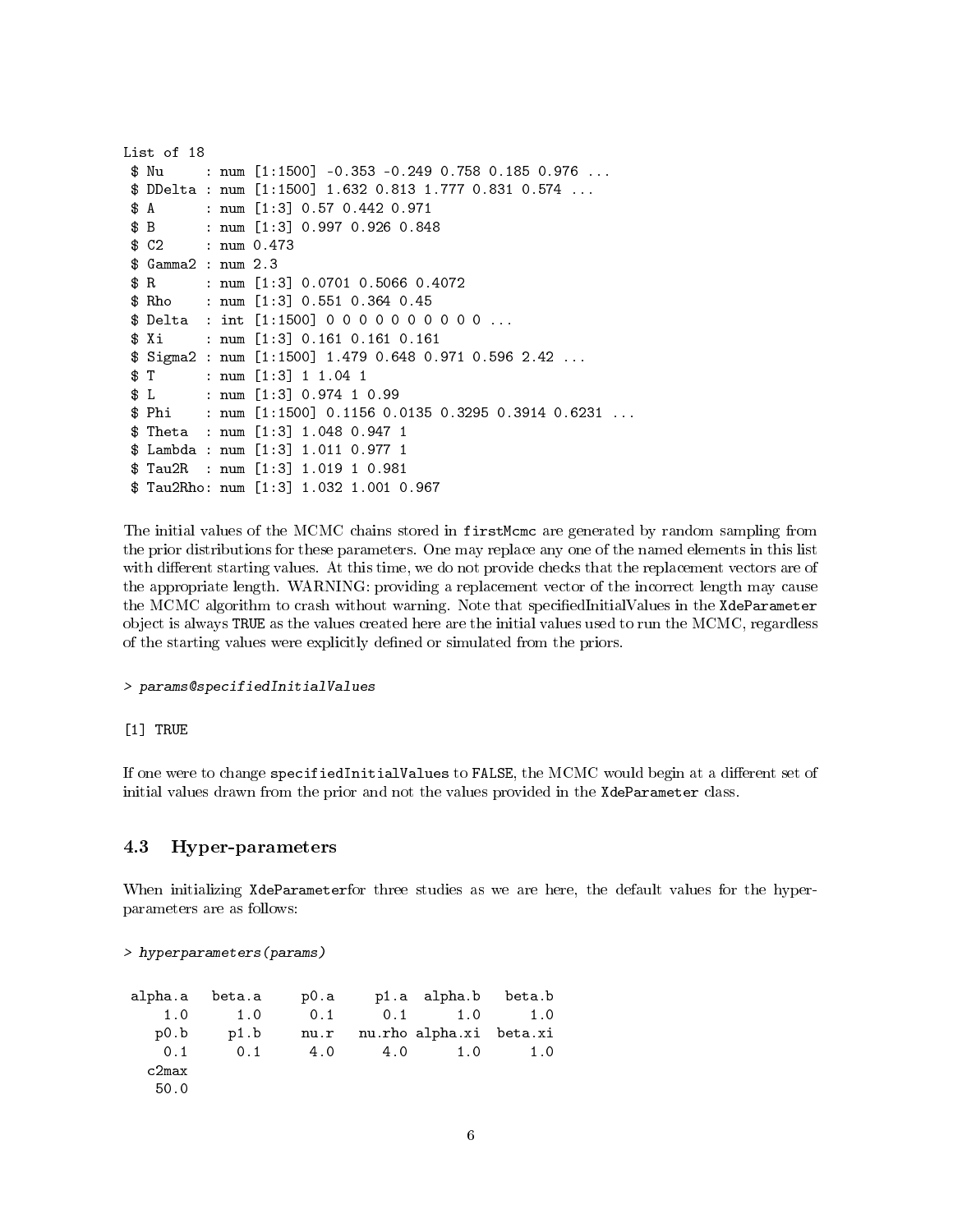The names used in the software implementation that correspond to the notation used in Section [2](#page-0-0) are as follows:

| hyperparameter        | $XDE$ name |
|-----------------------|------------|
| $\alpha_a$            | alpha a    |
| $\beta_a$             | beta a     |
| $p^0_a$<br>$p^1_a$    | p0.a       |
|                       | p1.a       |
| $\alpha_b$            | alpha b    |
| $\beta_b$             | beta.b     |
| $p_b^0$               | p0.b       |
| $p_b^{\bar{1}}$       | p1.b       |
| $\nu_r$               | nu.r       |
| $\nu_{\rho}$          | nu.rho     |
| $\alpha_{\xi}$        | alpha.xi   |
| $\beta_{\mathcal{E}}$ | beta.xi    |
|                       | c2max      |

In situations in which there is no signal (all noise), the  $c_{\max}^2$  is provided as a precaution to avoid sampling from infinity. However, in simulations of complete noise, the  $c_{\rm max}^2$  parameter was not generally needed and remains in the present model primarily for debugging purposes. Modification of any of the above hyperparameters can be performed in the usual way:

> hyperparameters(params)["alpha.a"] <- 1

### 4.4 Tuning parameters for Metropolis-Hastings proposals

 $\overline{a}$ 

A default  $\epsilon$  for each of the Metropolis-Hastings proposals discussed in Section [3](#page-2-2) is created when initializing the XdeParameter class. See

> tuning(params)

| nu    | Delta   | a                  | b            |
|-------|---------|--------------------|--------------|
| 0.01  | 0.01    | 0.04               | 0.04         |
| c2    | gamma2  | $r$ And $C2$       | rhoAndGamma2 |
| 0.01  | 0.01    | 0.01               | 0.01         |
| delta | хi      | sigma2             | tAndL        |
| 0.01  | 0.01    | 0.50               | 0.10         |
| ı     |         | phi thetaAndLambda | lambda       |
| 0.04  | 0.40    | 0.10               | 0.02         |
| tau2R | tau2Rho |                    |              |
| 0.04  | 0.04    |                    |              |

for a named vector of the default values. A replacement method has been defined to facilitate the tuning of the proposals. To illustrate, the  $\epsilon$  used in the proposal for the parameter a (the power conjugate parameter for  $\nu$ ) could be adjusted by the following command:

> tuning(params)["a"] <- tuning(params)["a"]\*0.5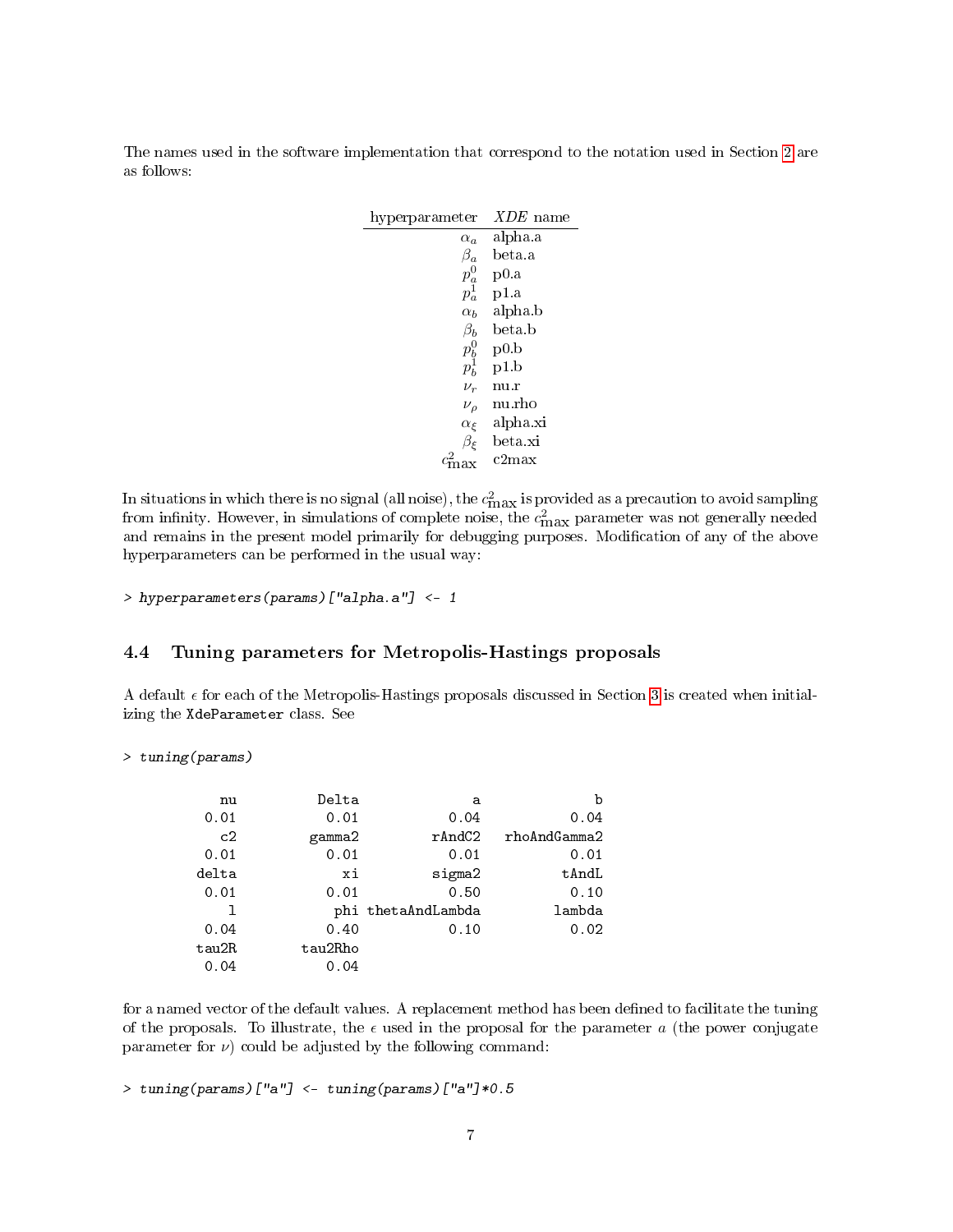#### 4.5 Frequency of updates for each MCMC iteration

One may control the frequency at which any of the parameters described in Section [3](#page-2-2) are updated at each iteration of the MCMC through the method updates. See

#### > updates(params)

| nu    | Delta   | a                  | b            |
|-------|---------|--------------------|--------------|
|       |         | 3                  | 3            |
| c2    | gamma2  | rAndC2             | rhoAndGamma2 |
|       |         | 3                  | З            |
| delta | хi      | sigma2             | tAndL        |
|       |         |                    |              |
|       |         | phi thetaAndLambda | lambda       |
|       |         |                    |              |
| tau2R | tau2Rho |                    |              |
|       |         |                    |              |

Specifying zero updates forces a parameter to remain at its initial value. For instance, one may impose conjugacy between location and scale by initializing the power conjugate parameter,  $b$ , to 1 and changing the number of updates per MCMC iteration to zero:

```
> firstMcmc(params) $B <- rep(1,3)
```
> updates(params)["b"] <- 0

Alternatively, one could force independence of location and scale by setting b to zero:

 $>$  firstMcmc(params) \$B <- rep(0, 3) > updates(params)["b"] <- 0

By default, b is allowed to vary between zero and 1. Block updates are denoted by 'And'. For instance, r and  $c^2$  are updated as a block (as described above). Therefore, to update the r parameter 3 times per MCMC iteration, one would use the command

> updates(params)["rAndC2"] <- 3

### 4.6 MCMC output

XDE provides options to save all, some, or none of the chains produced by MCMC. Options for writing MCMC chains to file are provided in the output slot of the XdeParameterclass.

> output(params)

| thin | potential | acceptance | n۱ |
|------|-----------|------------|----|
|      |           |            |    |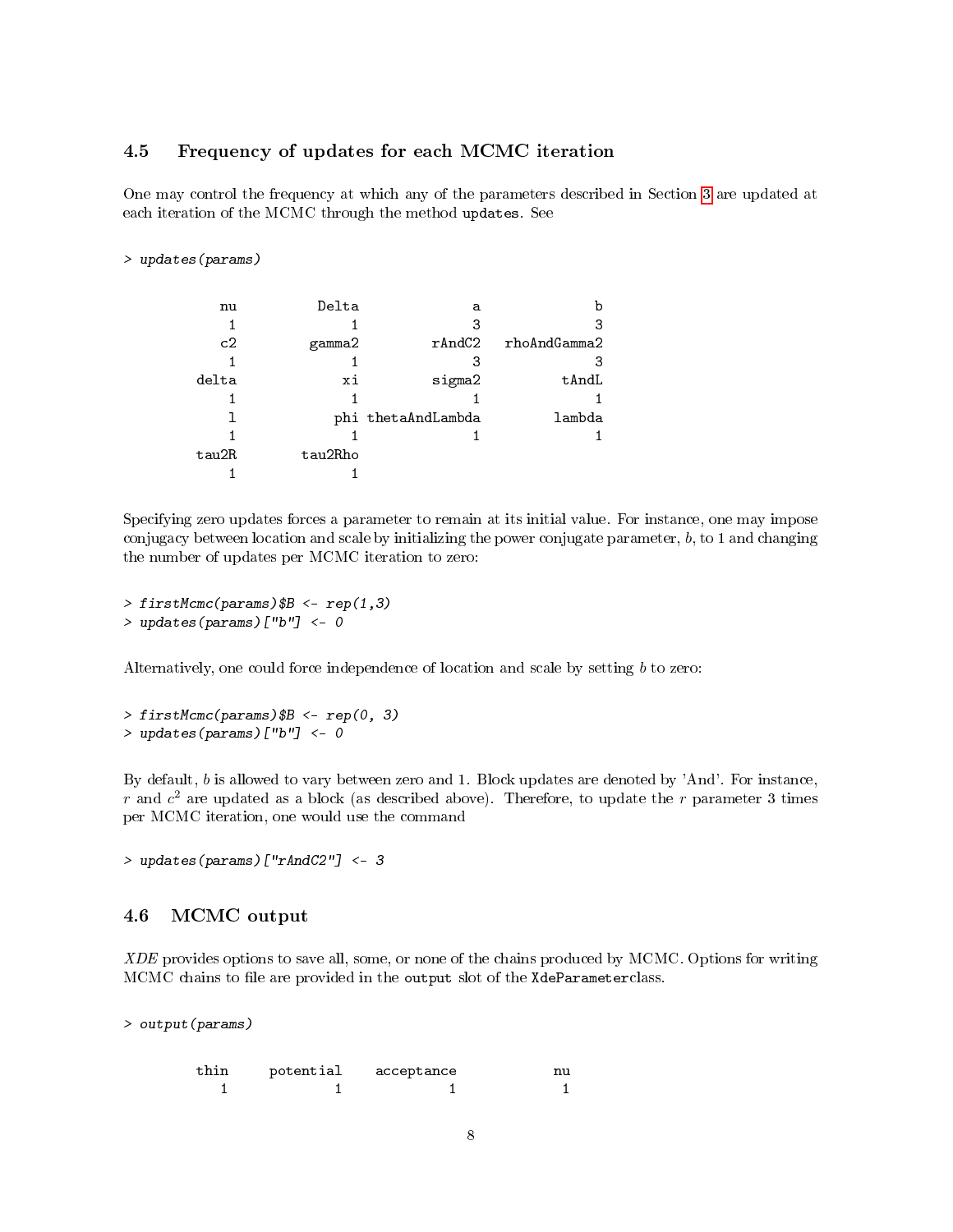| DDelta  | а      |                         | c2    |
|---------|--------|-------------------------|-------|
|         |        |                         |       |
| gamma2  | r      | rho                     | delta |
|         |        |                         |       |
| xi      | sigma2 | t.                      |       |
|         |        |                         |       |
| phi     | theta  | lambda                  | tau2R |
|         |        |                         |       |
| tau2Rho |        | probDelta diffExpressed |       |
|         |        |                         |       |

The first value, thin, tells the MCMC algorithm how often to write the chain to file. For instance, if thin is two every other iteration is written to file. The remaining numbers in the output vector are either zero (nothing is written to file) or one. If the output is one, the simulated value from the current iteration is added to the log file. The log files are plain text files and are by default stored in the current working directory. One may change the location of where to store the log files by providing a different path

> directory(params) <- "logFiles"

If the directory "logFiles" does not exist, the above replacement method for directory will automatically create the directory. In general, directory should provide the path relative to the current working directory or the complete path to the desired directory.

An additional slot in the XdeParameterclass that may be useful is burnin. By default, burnin is TRUE and no chains are written to file. One reason for this setting as a default is to easily check whether the XDE model will run with the default values without producing voluminous output in the MCMC chains. For instance, we often set

> burnin(params) <- TRUE > iterations(params) <- 5

Note the following behavior of the replacement method for burnin:

```
> output(params)[2:22] \le- rep(1, 21)
> output(params)
```

| thin    | potential | acceptance              | nu    |
|---------|-----------|-------------------------|-------|
|         |           |                         |       |
| DDelta  | а         | h                       | c2    |
|         |           |                         |       |
| gamma2  | r         | rho                     | delta |
|         |           |                         |       |
| xi      | sigma2    | t.                      |       |
|         |           |                         |       |
| phi     | theta     | lambda                  | tau2R |
|         |           |                         |       |
| tau2Rho |           | probDelta diffExpressed |       |
|         |           |                         |       |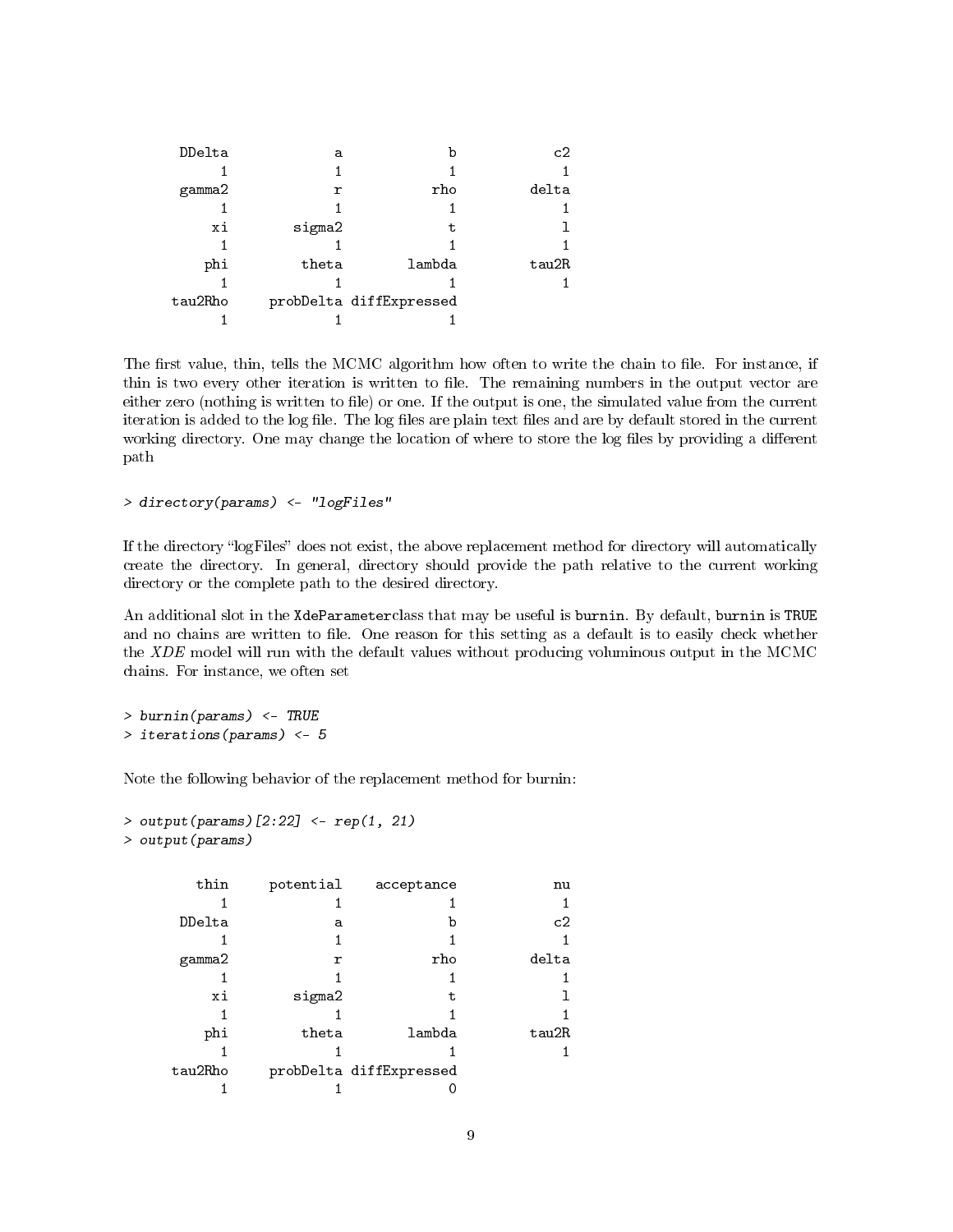| > burnin(params) <- TRUE |           |                         |       |  |  |
|--------------------------|-----------|-------------------------|-------|--|--|
| > output (params)        |           |                         |       |  |  |
|                          |           |                         |       |  |  |
|                          |           |                         |       |  |  |
| thin                     | potential | acceptance              | nu    |  |  |
|                          |           |                         |       |  |  |
| DDelta                   | a         | b                       | c2    |  |  |
|                          |           |                         |       |  |  |
| gamma2                   | r         | rho                     | delta |  |  |
|                          |           |                         |       |  |  |
| хi                       | sigma2    | t.                      |       |  |  |
|                          |           |                         |       |  |  |
| phi                      | theta     | lambda                  | tau2R |  |  |
|                          |           |                         |       |  |  |
| tau2Rho                  |           | probDelta diffExpressed |       |  |  |
|                          |           |                         |       |  |  |

Hence, when setting burnin to TRUE we assume that none of the iterations are to be saved. Similarly, when setting burnin to FALSE, we assume that one wishes to save all of the parameters:

```
> ##Specify a thin of 1 and save none of the parameters
> output(params)[2:22] <- rep(0, 21)
> output(params)
```

| thin    | potential | acceptance              | nu    |
|---------|-----------|-------------------------|-------|
|         |           |                         | 0     |
| DDelta  | а         | b                       | c2    |
|         |           |                         | 0     |
| gamma2  | r         | rho                     | delta |
|         |           |                         | O     |
| хi      | sigma2    | t                       |       |
|         |           |                         |       |
| phi     | theta     | lambda                  | tau2R |
|         |           |                         | O     |
| tau2Rho |           | probDelta diffExpressed |       |
|         |           |                         |       |

```
> burnin(params) <- FALSE
```

```
> output(params)
```

| thin   | potential | acceptance | nu    |
|--------|-----------|------------|-------|
|        |           |            |       |
| DDelta | a         | b          | c2    |
|        |           |            |       |
| gamma2 | r         | rho        | delta |
|        |           |            |       |
| хi     | sigma2    | t.         |       |
|        |           |            |       |
| phi    | theta     | lambda     | tau2R |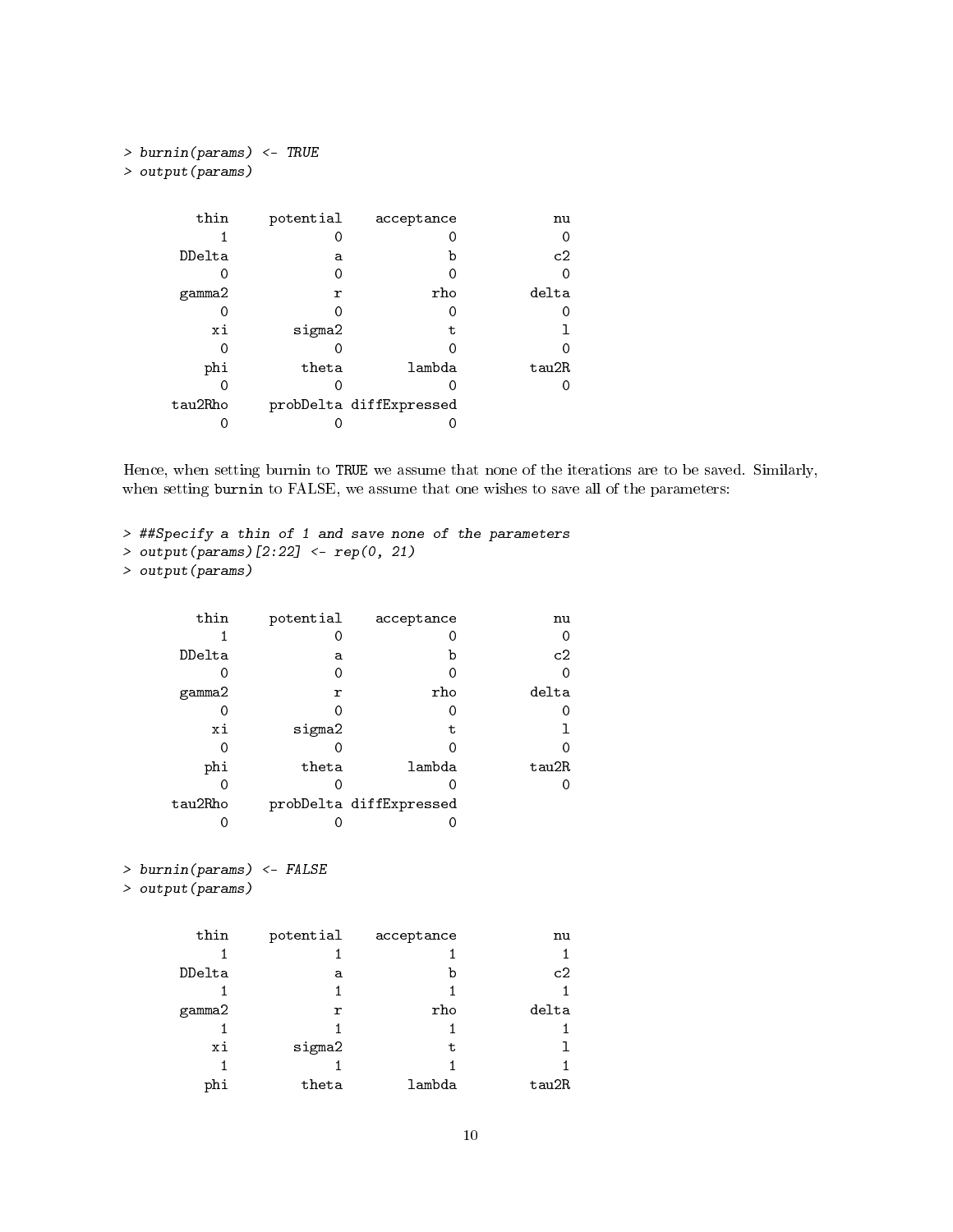| tau2Rho | probDelta diffExpressed |  |
|---------|-------------------------|--|
|         |                         |  |

To save a subset of the parameters, we recommend setting the burnin argument to FALSE and turning o the parameters that one does not wish to save. Warning: the parameters  $\Delta_{gp}, \delta_g,$  prob ${\rm Delta}_g, \sigma_{gp}^2, \nu_{gp}, \phi_{gp}$ are all indexed by genes and/or study and may therefore require a large amount of memory to save. Use the following commands to avoid writing these chains to file:

```
> burnin(params) <- FALSE
> output(params)[c("nu", "DDelta", "delta", "probDelta", "sigma2", "phi")] <- 0
> output(params)
      thin potential acceptance nu
         1 1 0
```

| DDelta  | а      | b                       | c2    |
|---------|--------|-------------------------|-------|
|         |        |                         |       |
| gamma2  | r      | rho                     | delta |
|         |        |                         |       |
| xi      | sigma2 | t                       |       |
|         |        |                         |       |
| phi     | theta  | lambda                  | tau2R |
|         |        |                         |       |
| tau2Rho |        | probDelta diffExpressed |       |
|         |        |                         |       |

## 5 Session Information

The version number of R and packages loaded for generating the vignette were:

- R version 4.2.0 RC (2022-04-21 r82226), x86\_64-pc-linux-gnu
- Locale: LC\_CTYPE=en\_US.UTF-8, LC\_NUMERIC=C, LC\_TIME=en\_GB, LC\_COLLATE=C, LC\_MONETARY=en\_US.UTF-8, LC\_MESSAGES=en\_US.UTF-8, LC\_PAPER=en\_US.UTF-8, LC\_NAME=C, LC\_ADDRESS=C, LC\_TELEPHONE=C, LC\_MEASUREMENT=en\_US.UTF-8, LC\_IDENTIFICATION=C
- Running under: Ubuntu 20.04.4 LTS
- Matrix products: default
- BLAS: /home/biocbuild/bbs-3.16-bioc/R/lib/libRblas.so
- LAPACK: /home/biocbuild/bbs-3.16-bioc/R/lib/libRlapack.so
- Base packages: base, datasets, grDevices, graphics, methods, stats, utils
- Other packages: Biobase 2.57.0, BiocGenerics 0.43.0, XDE 2.43.0